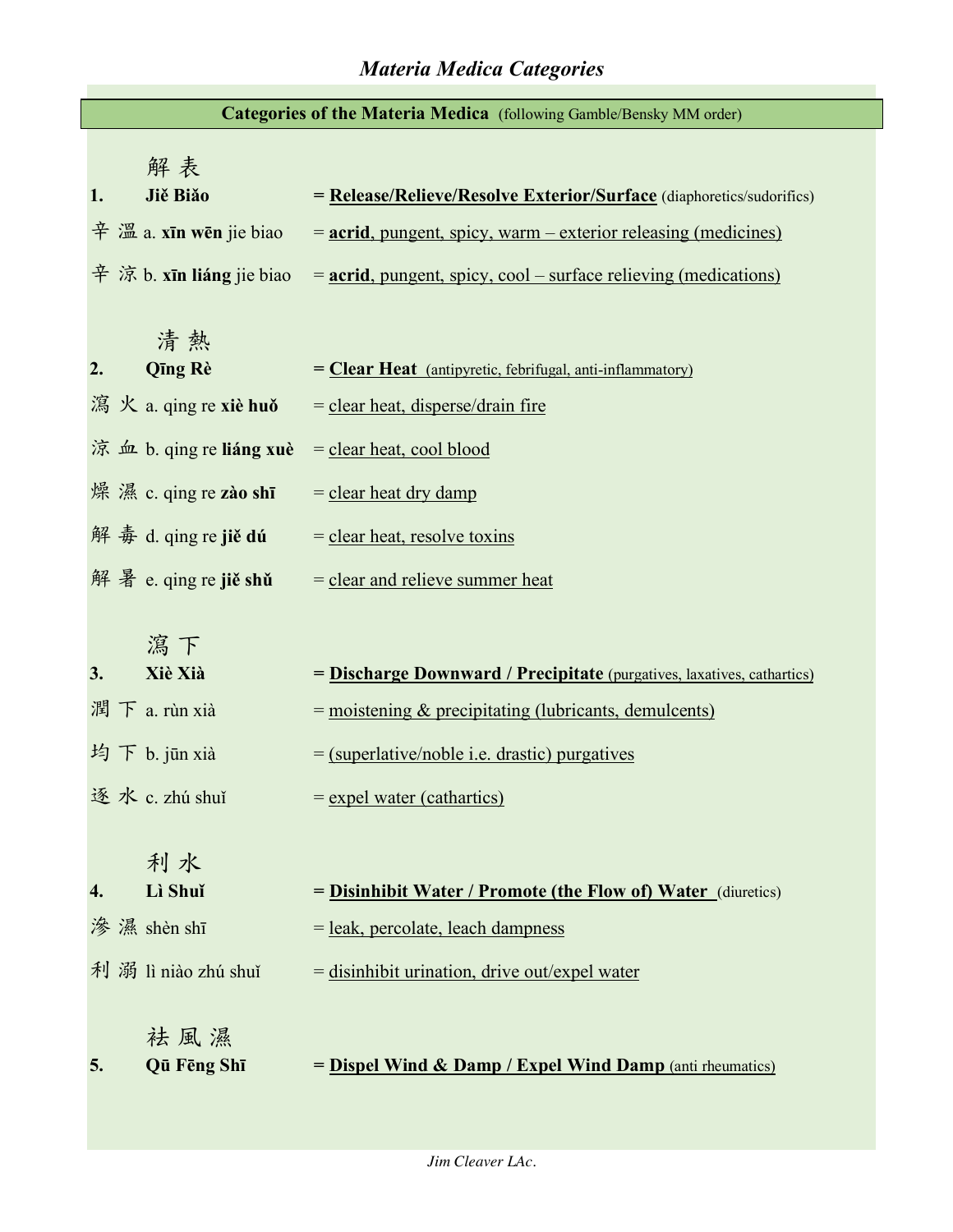## *Materia Medica Categories*

|     | 化痰                        |                                                                                                        |                                               |
|-----|---------------------------|--------------------------------------------------------------------------------------------------------|-----------------------------------------------|
| 6.  | Huà Tán                   | $=$ Transform Phlegm                                                                                   |                                               |
|     | 寒痰 a. wēn huà hán tán     | $=$ warm $\&$ transform cold phlegm                                                                    |                                               |
|     | 熱 痰 b. qīng huà rè tán    | $=$ clear & transform hot phlegm                                                                       |                                               |
|     | 止咳 c. zhǐ ké              | $=$ stop coughing (antitussives)                                                                       |                                               |
|     |                           | $\mathcal{F}$ $\ddot{\mathcal{F}}$ $\ddot{\mathcal{F}}$ ping chuǎn = pacify wheezing (anti-asthmatics) |                                               |
| 7.  | 芳香化濕                      | Fāng Xiāng Huà Shī = Fragrant Aromatics that Transform Dampness                                        |                                               |
|     | 消導                        |                                                                                                        |                                               |
| 8.  | Xiāo Dăo                  | = Dissipate/eliminate & Lead out = Conduct                                                             |                                               |
|     | 消食                        |                                                                                                        |                                               |
|     | Xiao Shǐ                  | = Dissipate/eliminate Food i.e. Food Stagnation                                                        |                                               |
| 9.  | 理氣<br>Lǐ Qì<br>理血         | $=$ Regulate/ <b>Rectify Qi</b> (carminatives)                                                         |                                               |
| 10. | Lǐ Xuè                    | = Regulate/Rectify Blood                                                                               |                                               |
|     | $\pm$ $\pm$ $a$ . zhǐ xuè | $=$ stop/stanch bleeding (hemostatics)                                                                 |                                               |
|     | 活 血 b. huó xuè huà yū     | $=$ invigorate/ <b>quicken</b> blood transform stasis                                                  |                                               |
| 11. | 溫里祛寒<br>Wēn Lǐ Qū Hán     | = Warm Interior, DispelCold                                                                            |                                               |
|     | 補養                        |                                                                                                        | 補益                                            |
| 12. | Bǔ-Yǎng                   | $=$ Supplement & Nourish $=$ Tonify                                                                    | $[Bu-Yi = \text{Supplement } & \text{Boost}]$ |
|     | 補氣 a. bǔ qì               | $=$ tonify/supplement qi                                                                               |                                               |
|     | 補 血 b. bǔ xuè             | $=$ tonify/supplement blood                                                                            |                                               |
|     | 補 陰 c. bǔ yīn             | $=$ tonify/supplement yin                                                                              |                                               |
|     | 補 陽 d. bǔ yáng            | $=$ tonify/supplement yang                                                                             |                                               |